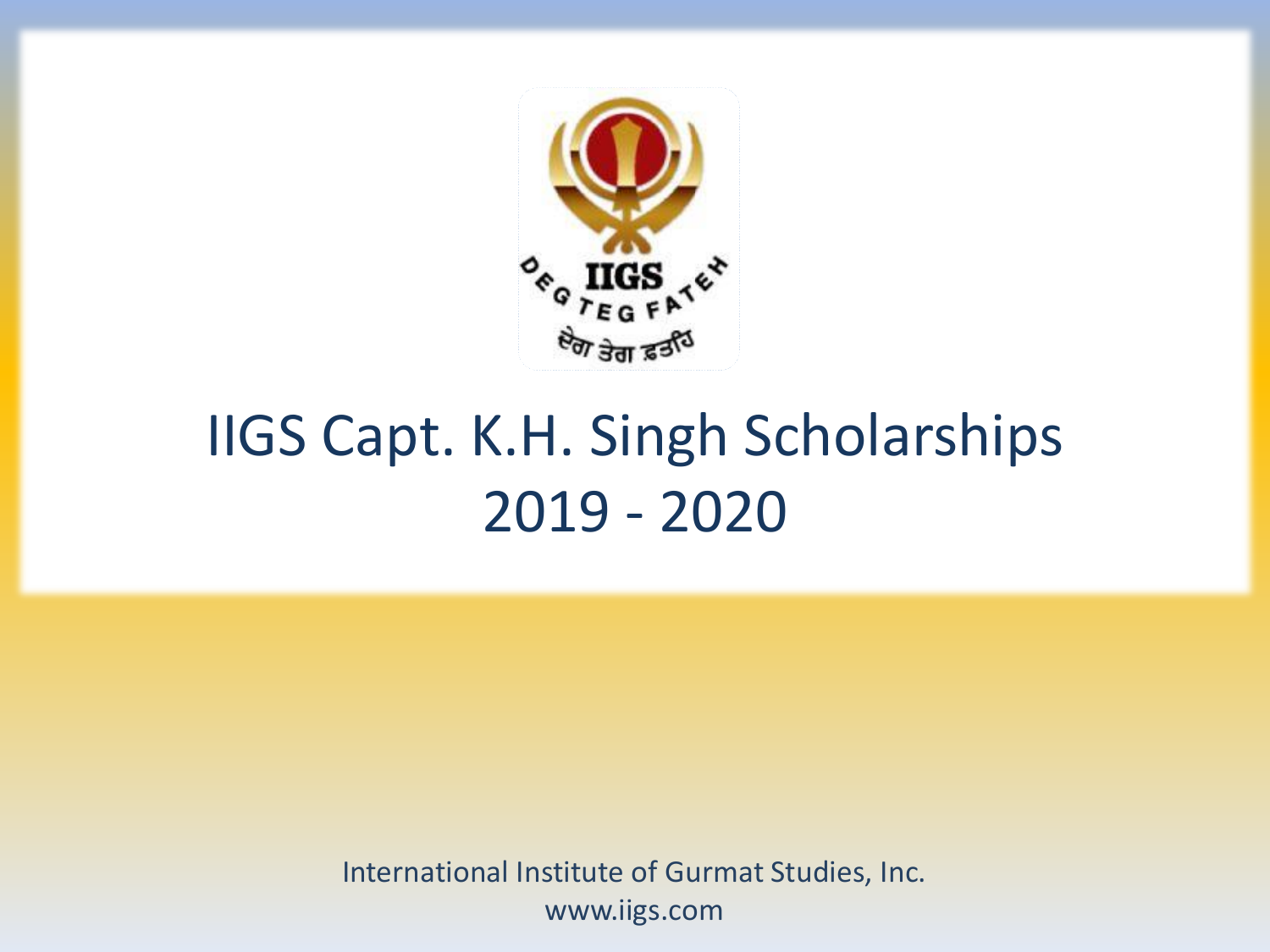#### IIGS Capt. K.H. Singh Scholarships

#### Purpose

# To award and support Sikh youth as they pursue their educational goals.

\* Upto Five \$1000 scholarships will be awarded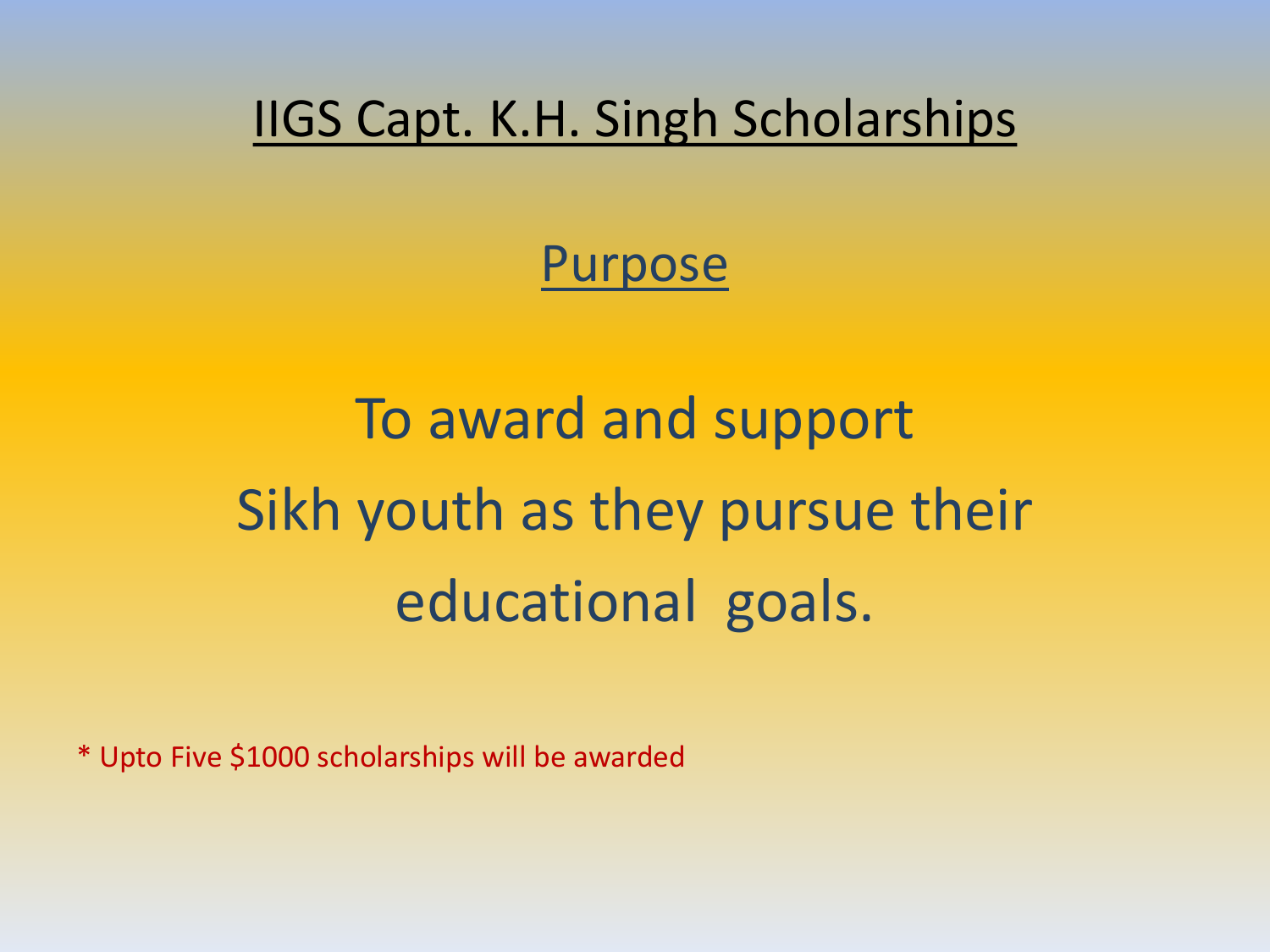### IIGS Capt. K.H. Singh Scholarships

- Scholarship selection will be based on two distinct categories
	- **Sikhs in Action** In addition to academic achievement the award will consider outstanding sports performance. (Please include specifics in your personal statement)
	- My Faith, My Guru, and My Journey Discuss the relevance of Gurbani on your path to Gursikhi (Primary essay topic)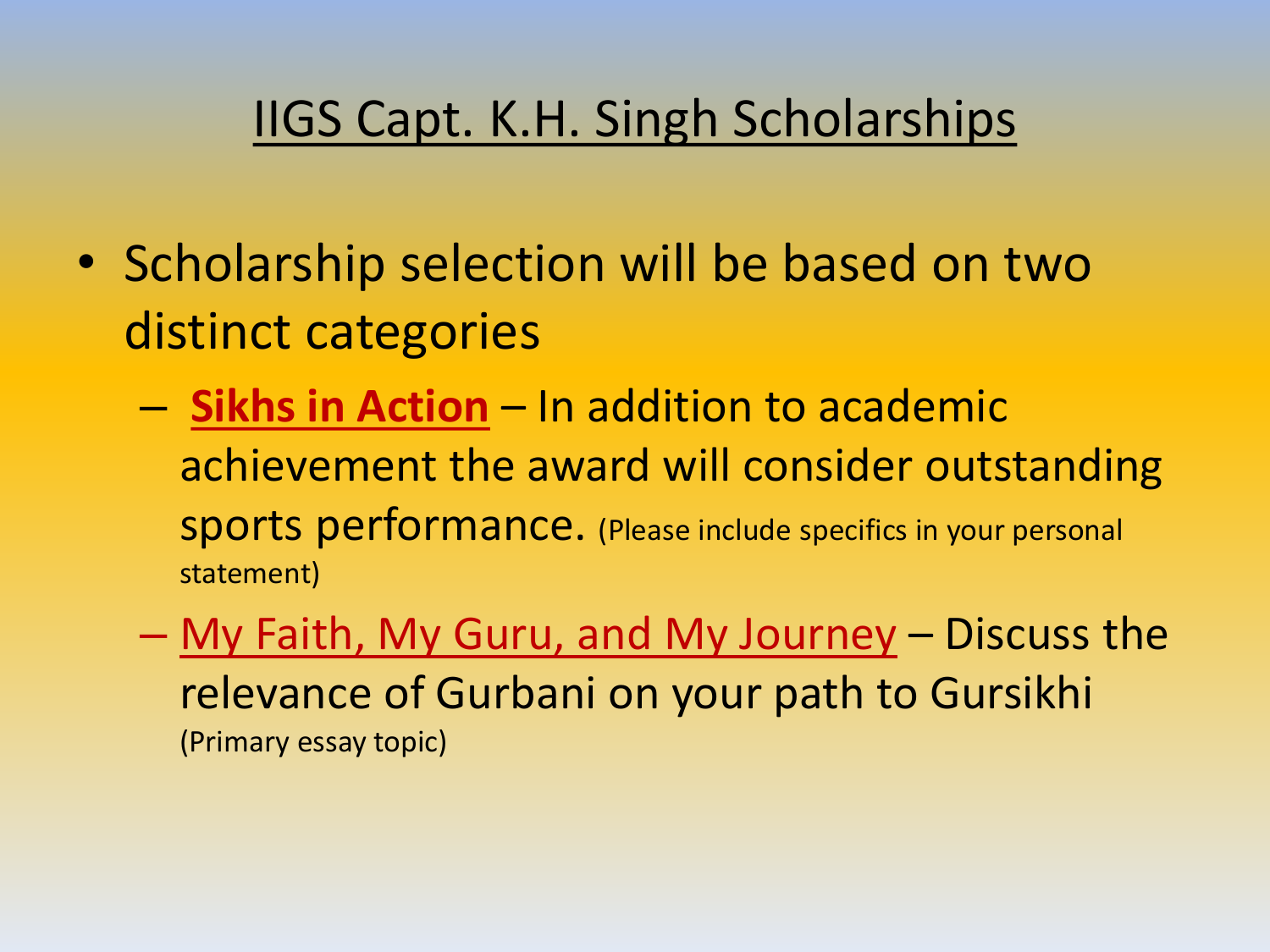# **Guidelines**

- Any Sikh student who is a Senior in High School or college-going under the age of 22 is eligible to apply
- GPA Requirement: For a High School Student: 3.5 For a College Student: 3.3
- Write an essay between 250 and 500 words about Discussing the relevance of Gurbani on your path to Gursikhi (Please provide a word count at the end of your essay)
- Include a personal note of 250 words or less: Why should you be considered for this scholarship?
- Application must be submitted with official transcripts and needs to be supported by at least two letters of recommendation, preferably from teachers and/or mentors.
- DEADLINE TO APPLY: JANUARY 31, 2020. (Postmarked by deadline is acceptable)
- Who all can apply: Anyone who is going to school/college in USA and Canada can apply